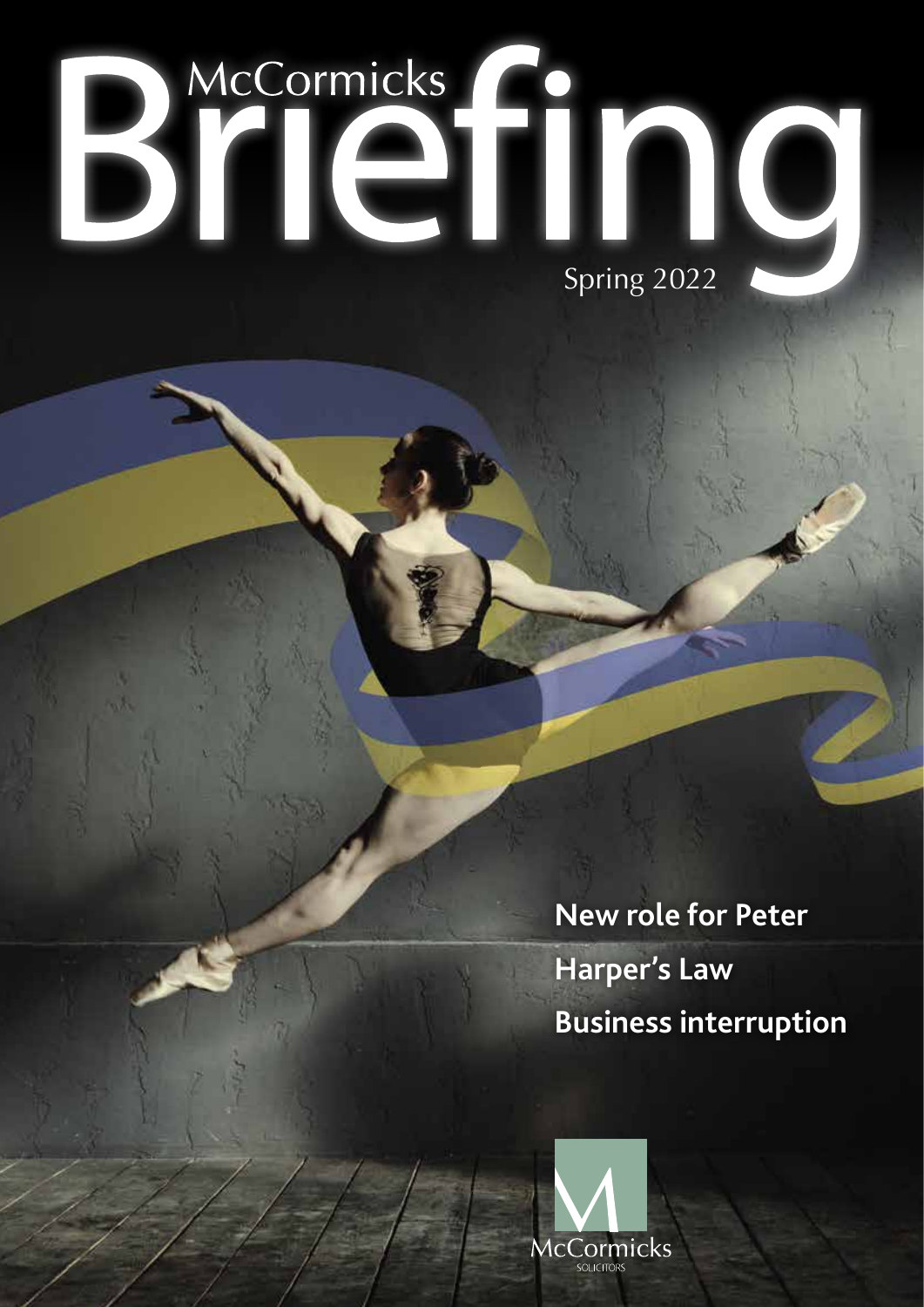The arrival of 2022 brought with it changes by the Office of Tax Simplification for estates where no inheritance tax is payable under the Inheritance Tax (Delivery of Accounts) (Excepted Estates) (Amendment) Regulations. This means, in practice, that many non-tax paying estates will no longer require the completion and submission of an account to HMRC when applying for Probate. Previously such estates required the completion of HMRC's form IHT205. The new regulations mean, subject to a number of thresholds

and conditions not being exceeded, reporting will be limited for deaths after 1 January 2022.

Under the old regulations, it was possible to apply for Probate using form IHT205 if the estate had a gross value under the inheritance threshold of £325,000 or up to £1 million and there was no inheritance tax to pay due to spousal, civil partner or charity exemption (such values included any lifetime gifts made in the last seven years after taking into account annual allowances). The new regulations will increase the value to estates claiming spousal, civil partner or charity exemptions to a gross value of £3million (subject to other conditions being met). In addition, it will be easier now to claim the transfer of inheritance tax nil rate band from the estate of a first spouse or civil partner even if only a partial transfer is available (i.e. where the first to die partly used their inheritance tax allowance by way of gifts to non-exempt beneficiaries).

**This year has seen the introduction of new rules for inheritance tax reporting on estates where no tax is payable. Partner and Head of Private Client Elaine Lightfoot explores the changes.**

# Inheritance tax – new rules

In simple terms, estates for those domiciled in England with a value of £325,000 or less will not need to be reported in a HMRC form IHT205 even if a Grant of Probate is needed. This figure will be raised to £3 million if there is a surviving spouse or civil partner who inherits the vast majority of the estate or the deceased leaves the necessary proportion of their estate to charity. That said, there are other factors to be taken into account in addition to these figures. Lifetime gifts in the last seven years must

be assessed and added to the value of the estate after reviewing the deduction of appropriate allowances. No reporting to HMRC will be required if the value of those gifts is under £250,000 (previously a limit of  $E$ 150,000) and the value of such gifts does not take the estate over the qualifying exempt amount. In addition, if the estate includes foreign assets further reporting to HMRC is required if the value of such assets is over £100,000. If the estate includes an interest in a single settlement of

more than £250,000 (previously £150,000) it will be necessary for the Executors to report fully to HMRC by way of a full inheritance tax account (Form IHT400).

Whilst the changes will make matters more straightforward for a great number of estates, I believe that Executors must be cautious and a full review of a deceased's estate carried out (along with a review of any lifetime gifting undertaken) to ensure the estate does not require further reporting to HMRC. In addition, it is still possible for HMRC

was. A lot of Executors understandably look at the position at the date of death without reference to financial transactions carried out in the deceased's lifetime. Such transactions need to be reviewed before dispensing with the need to report to HMRC. In addition, we deal with a lot of estates where lifetime trusts or foreign assets are involved, which again requires detailed assessment or advice before assessing what reporting is necessary. continue to obtain full of the estate's assets at the date of death in

to request further information as the Probate Registry may pass information on to them for consideration. Accurate valuation of the deceased's assets is as important as it ever

Executors are advised to and accurate valuations case there are enquiries by HMRC and in case assets sell for more than expected and assessment of capital gains tax is required. We are happy to assist and guide all Executors through this process so they can be certain they are fully compliant with HMRC's requirements.

### **Partner Elaine Lightfoot heads our Private Client team.**

Her areas of expertise include Wills, Trusts, Settlements, Inheritance Tax Planning, the Administration of Estates and Trusts of all sizes and complexities,

together with Lasting Powers of Attorney and Court of Protection matters. Elaine also advises in respect of care home fees planning.

Elaine also handles work for a number of clients in Agriculture and Rural Affairs, guiding them

on the protection of their wealth and the successful handing on of it to future generations. She is also active in the Charities field, advising a number of charities on their formation and operation.



### **CONTENTS**

**P3 New role for Peter P4 Longer sentences?** **P5 Harper's Law P6 Business interruption**

**P7 Countdown begins P8 Festivals focus**

**P9 Out of hours**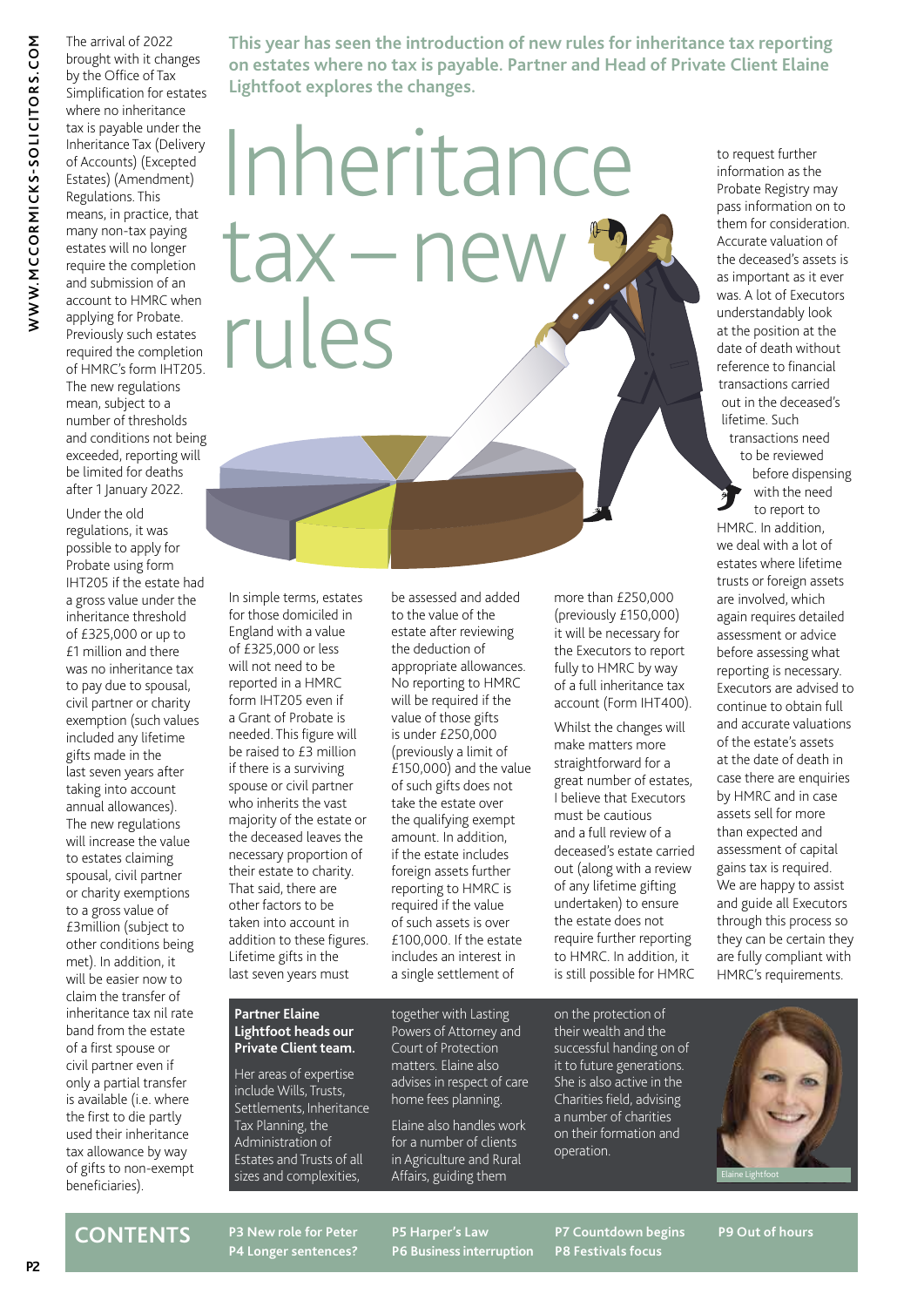WWW.MCCORMICKS-SOLICITORS.COM **WWW.MCCORMICKS-SOLICITORS.COM**

**At the end of my Christmas greeting in our last issue of the Briefing, I said I would not attempt to forecast what 2022 might bring and it seems that was a sensible decision.**

# Ukraine Uncertainty

After such an extended period of uncertainty due to Covid, I am dismayed to see the unfolding of the situation arising from the invasion of Ukraine. Once again, I find myself writing this welcome not knowing what the next week will bring, let alone the rest of the year.

In addition to the enormous humanitarian crisis this is causing, it will also impact our economy which was beginning to see

the emerging signs of recovery after the pandemic, although the domestic economy was already facing the pressures of rising energy prices and inflation. This will only serve to deepen those pressures. On both fronts I hope and pray it can be resolved as quickly as possible.

The sight of some of Ukraine's most successful sporting heroes taking up arms to defend their country is a very sobering one. As a practice with a deep involvement in sport, we have also been noting the decisions made by various governing bodies not to engage with Russia in a number of spheres and for organisations to cancel sponsorship links with Russian-owned entities. This, too, will have an effect not only on the Russian economy but across the globe, particularly in football where the UK leads the world.

In my new role as interim Chair of the Premier League for the second time, about which you can read more in these pages, I am likely to be engaged with decisions which will not only affect the Premier League but also football on a much wider scale.

The only advice I can venture to offer in these turbulent times is that we all remain as productive as possible to safeguard our futures and continue to cherish all those and everything we hold dear.

### **Peter McCormick OBE**



**Senior Partner Peter McCormick OBE has become interim Chair of the Premier League for the second time, making him the only person to ever be Chair of both the Premier League and the FA.**

# Premier League Chair

His appointment came into effect when former Chair, Gary Hoffman, stepped down on 1 February and was made just after he ended his term as interim Chair of the FA in January.

Premier League clubs unanimously approved his temporary appointment while the recruitment process for a permanent Chair continues.

Peter will remain as Chair of the Premier League's Football Board and Legal Advisory Groups, both Executive positions, and previously acted as the League's interim Chair between March 2014

### and June 2015.

He said: "I am delighted to receive the confidence and approval of the 20 Premier League clubs and the Board as they work to recruit the new Chair. It is an honour to be appointed to this role again and I look forward to working with all involved."

Premier League Chief Executive Richard Masters said: "On behalf of the Premier League and clubs, I would like to welcome Peter to this role. He is well known to us all and a trusted pair of hands who will see us through this transition period. The Board's aim is to have a new permanent Chair in place before the start of next season."

Peter holds a number of positions in football, including Chair of the Premier League

Medical Care Scheme Ltd; Premier League representative on the FA Board; Vice Chair of the FA, representing the Professional



Game; Chair of the FA Group Remuneration Committee; Chair of the FA Professional Game Board; and Chair of the FA Panel of Ambassadors (International Committee). He is Chair Designate of the Football Regulatory Authority; a member of the FA Council Membership and Appointments Committee; Chairman of the Football Stadia Improvement Fund Ltd; and a Trustee of the Football Foundation.

He is also Chair of the War Memorials Trust and of the Yorkshire Young Achievers Foundation.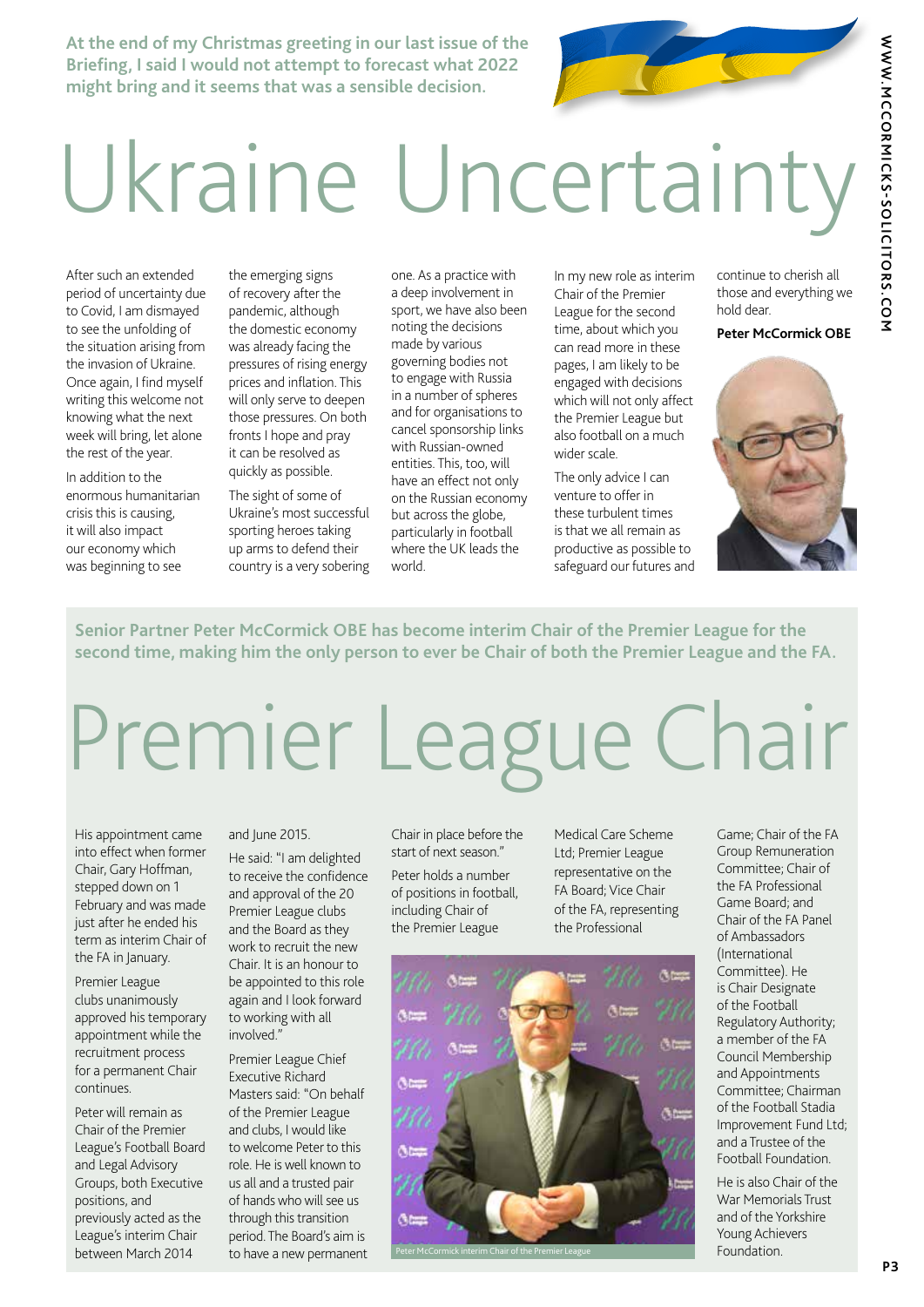### **Changes to the sentencing powers of magistrates have recently been announced. Solicitor Associate Brian Nuttney of our Crime and Fraud department looks at what this means in practice.**

# WWW.MCCORMICKS-SOLICITORS.COM **P4WWW.MCCORMICKS-SOLICITORS.COM**

# Longer sentences?

magistrates will have their sentencing powers lockdowns.

So is this a sensible measure to ease the strain on the higher giving non-legally

the magistrates.

cases that magistrates deal with are classed change will not affect

Also, while all offences start Magistrates Court, the as rape and

unaffected.

the Magistrates' Court

In burglary, for example, potential punishments prison, depending on how serious the offence is.

magistrates thought

However, under the new rules, they could retain sentence were

It should be noted that when magistrates are asked to deal with two

will choose this option magistrates think.

particularly the case given recent guidance to the magistrates that straightforward

### **Brian Nuttney is a Solicitor Associate specialising in all aspects of Crime.**

He appears regularly in the Magistrates' Courts and police stations across North Yorkshire and further afield, representing clients across a wide range of criminal and motoring offences.

He is a qualified police station representative and holds Duty Solicitor status.

He also has substantial experience preparing cases for the Crown Court, advising clients and instructing Counsel in a wide range of matters including serious sexual offences, including historic sex

trials, and, at the end their sentencing powers are insufficient, then to send the case to the Crown Court for sentencing.

Magistrates' Court have a direct right of defendants are unhappy they can apply to the by a legally-qualified offences, violence, drugs and fraud.

Brian has successfully represented clients charged with offences such as rape, robbery, fraud and theft. His approach includes a thorough analysis of the prosecution case, a strong understanding of case law, detailed preparation, and the effective use of expert witnesses to find evidence that supports his client's defence.



magistrates. This means that, unless the sentencing powers are exercised in fact increase the workload of the Crown Court.

charged or summoned magistrates, you see sentencing powers that

represent determined<br>in Magistrates' Courts and the UK and will the strengths and weaknesses of the case against you and likely sentence you could receive.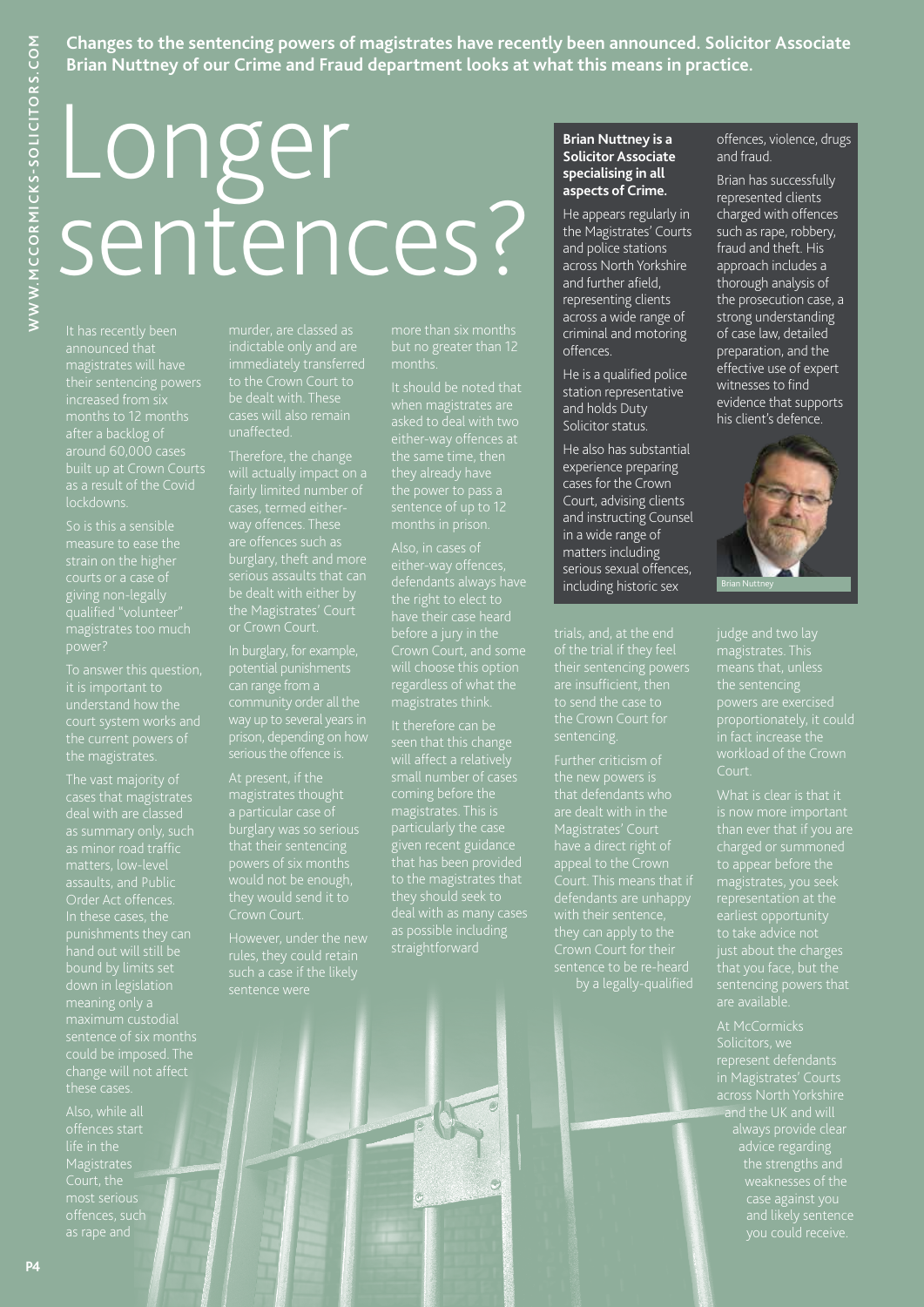**The death of PC Andrew Harper during his response to a burglary incident in Berkshire in September 2019 prompted new legislation to protect those working in the emergency services. Here Partner Peter Minnikin and Criminal Law Executive Kate Develly look at what the new law means.**

# Harper's

After PC Andrew Harper's death while working, his widow, Lissie Harper, lobbied the Government to introduce much harsher punishments for those who kill an emergency service worker whilst they are on duty.

The legislation, passed on 24 November 2021, will be incorporated into the existing police, crime, sentencing and courts bill and could potentially be law by this spring. It will, however, not act retrospectively.

The purpose of Harper's Law, brought about by the efforts of PC Harper's widow, would make the killing of an emergency service worker in the course of their duty punishable with a mandatory life sentence if convicted. A minimum term, set by the judge, must be served before eligibility for release. Only in certain exceptional circumstances, depending on the offence itself or the offender, will a lesser sentence be considered. The aim of the law

# The purpose of Harper's<br>
th while<br>
widow, by the efforts of PC<br>
Law, brought about<br>
widow, by the efforts of PC<br>
Harper's widow, would<br>
ent to make the killing of an<br>
uch harsher emergency service<br>
stor those worker in the

is to offer greater protection for those working in prison, police, paramedic, and firefighter roles (as well as others listed in s.68 Sentencing Code and the Emergency Workers (Offences) Act 2018).

The emergency worker does not need to be aware of the offence, that it had taken place

or even be directly responding to it.

However, no matter how terrible the crime committed, is it right to change the law so drastically in response to a single case?

Murder already carries the penalty of a mandatory life sentence; therefore, this law has not been aimed at those who have the intent to kill an emergency service worker. What this new legislation does is implement a life sentence where there

may be no mens rea of intention, and in doing so the culpability of the defendant is taken out of consideration.

The punishment for a crime in our legal system should be fair and proportionate. This new law will mean that, even if the defendant is acquitted of murder, if found guilty of manslaughter by an unlawful act he will still receive a mandatory life sentence.

By blurring the lines between murder and manslaughter, it can be argued that this new law is fundamentally unjust and against the objectives of the criminal justice system. It will remain to be seen the impact this legislation will have.

**Peter Minnikin is Head of the Crime, Corporate Crime and Risk Department.**

Peter is a Solicitor and Higher Court Advocate specialising in all aspects of Crime, Corporate Crime, Fraud and Regulatory work.

He appears regularly in the Magistrates Court and police stations to represent clients in respect of a full range of criminal and motoring offences.

He is frequently instructed to represent clients as a Higher Court Advocate at

proceedings before the Crown Court, often being instructed to represent defendants charged with sexual offences, fraud and violent offences.

Peter has expertise in dealing with substantial and high profile cases, working closely with QCs and other Counsel. He has represented clients charged with serious fraud offences, including prosecutions by HMRC. He is often instructed to represent clients charged in relation to conspiracy to supply drugs cases. These cases involve careful consideration

of thousands of pages of evidence, including detailed examination of phone and financial records.

He is expert in dealing with firearms licensing matters, particularly appeals against refusal of grant of a certificate or revocation.



**Kate Develly is a Criminal Law Executive working in the Criminal Law Department at McCormicks.** She assists in all aspects of Criminal work and client care.

Kate graduated from the University of Lincoln with a joint honours degree in Criminology and English. She

Diploma of Law followed by the Legal Practice Course with Masters at the University of Law in Leeds.





### **Congratulations**

Congratulations to Tiffany Jackson who has been admitted to the legal profession after qualifying as a solicitor.

Tiffany is part of our Property team, assisting

both the Head of Commercial Property, Heather Roberts, and Residential Conveyancing Executive Kim Stockburn in acting for clients.

She also assists in Property Litigation work.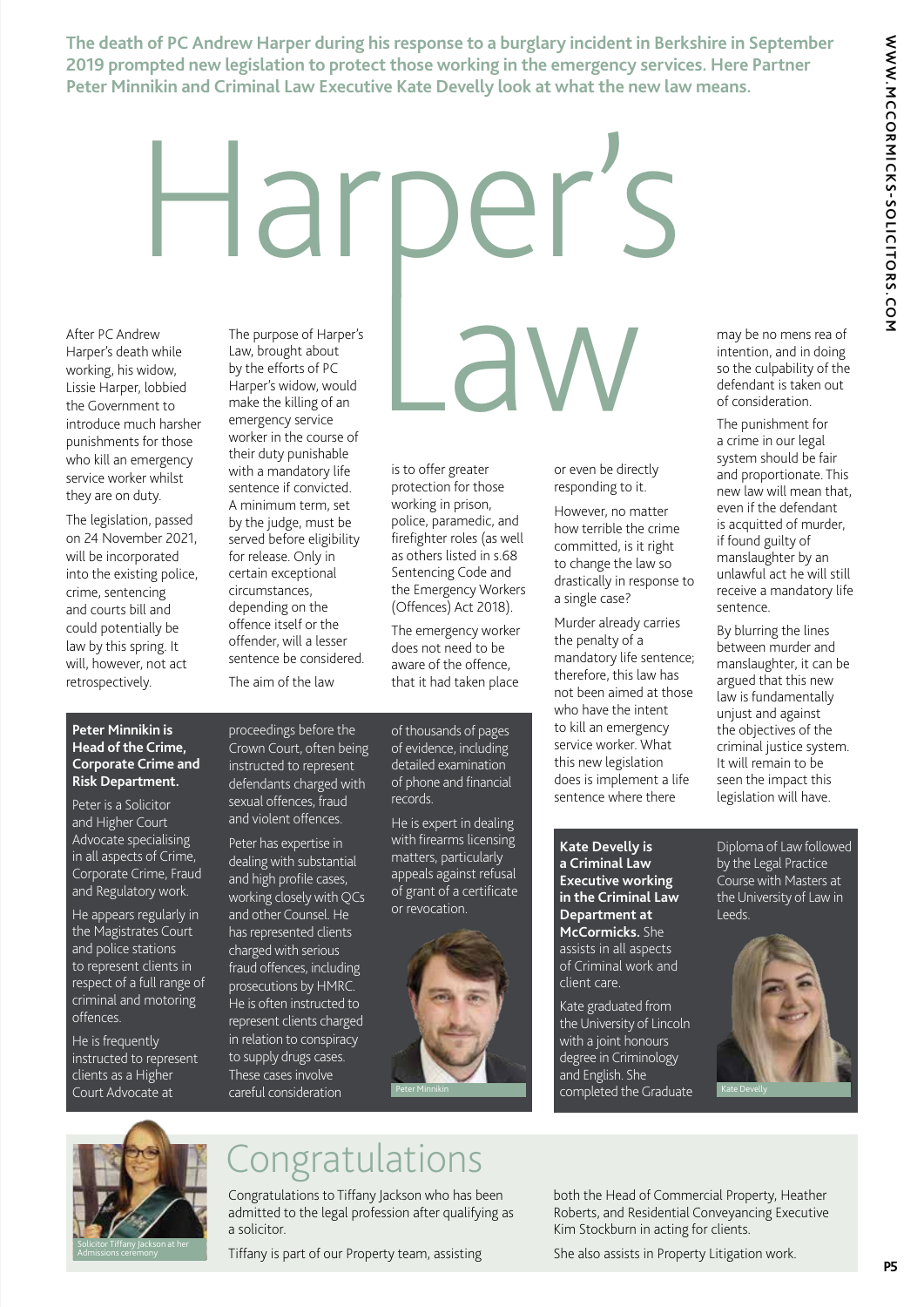**We are all too familiar with the difficulties posed by the pandemic and the unprecedented challenges it brought to our day to day lives; particularly, how we work, communicate and travel. Many businesses in the UK faced extreme challenges and suffered financially as a result. Litigation Executive Hayley Carr looks at the role of business interruption insurance.**

# Business interruption?

### **Has your business suffered?**

The pandemic has and remains the cause of significant loss and distress that has detrimentally impacted UK businesses through decreased annual turnover and, in many instances, forced closures

According to data from the Office for National Statistics in 2021, approximately 396,155 firms closed in 2020. As of January 2022, roughly 32 per cent of all businesses currently trading reported decreased turnover compared with normal expectations.

Rules and regulations were implemented to combat the health and safety concerns posed by Covid; the consequential and harsh reality being that such regulations caused businesses immense disruption and financial

strain. As a result, a large number of claims were brought under business interruption insurance policies. Many insurers disputed liability, leading to widespread concern and contractual uncertainty surrounding the validity of business interruption claims.

The landmark Supreme Court judgment on business interruption insurance policies offers greater clarity and certainty to both insurers and policyholders and removes the need for the affected parties to debate key issues of causation that are pertinent to thousands of claims brought off the back of the pandemic.

### **Test case**

The Financial Conduct Authority (FCA) recognised the complex plethora of issues surrounding business interruption policies and the need for contractual certainty over the validity of business interruption claims. A key concern for businesses during and post pandemic was whether insurance policies covered pandemic-related business interruption.

In the public interest, the FCA brought a test case in the High Court of England and Wales in 2020. The test case commenced proceedings for a declaratory judgment as to the interpretation and effect of a representative sample of 21 business interruption policies, issued by six insurers. The High Court issued its judgment in July 2020. The FCA and insurers appealed some aspects of the judgment to the Supreme Court.

### **Supreme Court judgment**

The Supreme Court recently assisted a team that was appointed to provide Pro Bono legal services to athletes

Tokyo Olympics and Paralympics. Hayley has a firstclass law degree and a masters in international Sports Law.

caught doping at the



judgment, handed down in January 2021, provides authoritative guidance on the interpretation of similarly worded policies to those considered in the test case. Depending on the wording of the individual policy, the judgment entitles policyholders to claim in respect of losses arising out of the presence of Covid in their local area and the related restrictions imposed by Government bodies.

The judgment provides the basis for determining how much is payable under individual policies and has been distilled into a set of declarations that culminate the test case judgment and stipulate whether the representative policy samples cover losses arising from Covid. Despite the widespread application that the judgment was designed to achieve, each claim must be determined on a case-by-case basis.

### **Key clauses**

Three common clauses were examined within the representative sample of policies: disease clauses, prevention of access clauses and trends clauses.

### **Disease clause**

The disease clause typically provides cover for losses caused by the occurrence of notifiable human infectious or contagious diseases within a specified radius of the insured's premises. The Supreme Court held that cover

will be provided if there has been at least one incident of Covid reported within the radius specified in the policy. This is evidently a low threshold given the outbreak of Covid across the UK, entitling many policyholders to claim cover.

### **Prevention of access clause**

Government restrictions that prevented or hindered access to or use of the premises are covered by this type of clause, which had previously been interpreted narrowly.

The Supreme Court however adopted a less narrow approach. It determined that even a partial interruption of premises will generally satisfy the terms of an insurance policy. By way of example, it was determined that restaurants will generally be able to claim under its business interruption insurance even during periods where they were allowed to open as a take-away but not a restaurant.

Similarly, when sports clubs played matches but were unable to have fans in attendance, cover will be provided. The broad principle is that the loss of income will be assessed by predicting what the income would have been (in the hypothetical scenario of no Covid) and comparing it to the actual income figure.

### **Hayley Carr is a Litigation Executive within the Sport and Commercial Litigation team.**

She assists Head of Commercial Litigation services, Philip Edmondson and Senior Associate, Will Bates in providing Commercial Litigation and Sports Disputes services to a broad array of clients, including insurers, charities, insolvency practitioners, the Premier League, Leeds United FC, Harrogate Town AFC, the Bostik League and a number

of other sporting bodies and clubs.

> Hayley has experience advising on a range of sports law matters including selection bias, doping in sport and age discrimination. She supported counsel in preparing for hearings at the Court of Arbitration for Sport in Lausanne, Switzerland and Sports Resolution, London. Hayley assisted in successfully defending an Olympic athlete against a tampering claim brought by UK Anti-Doping. She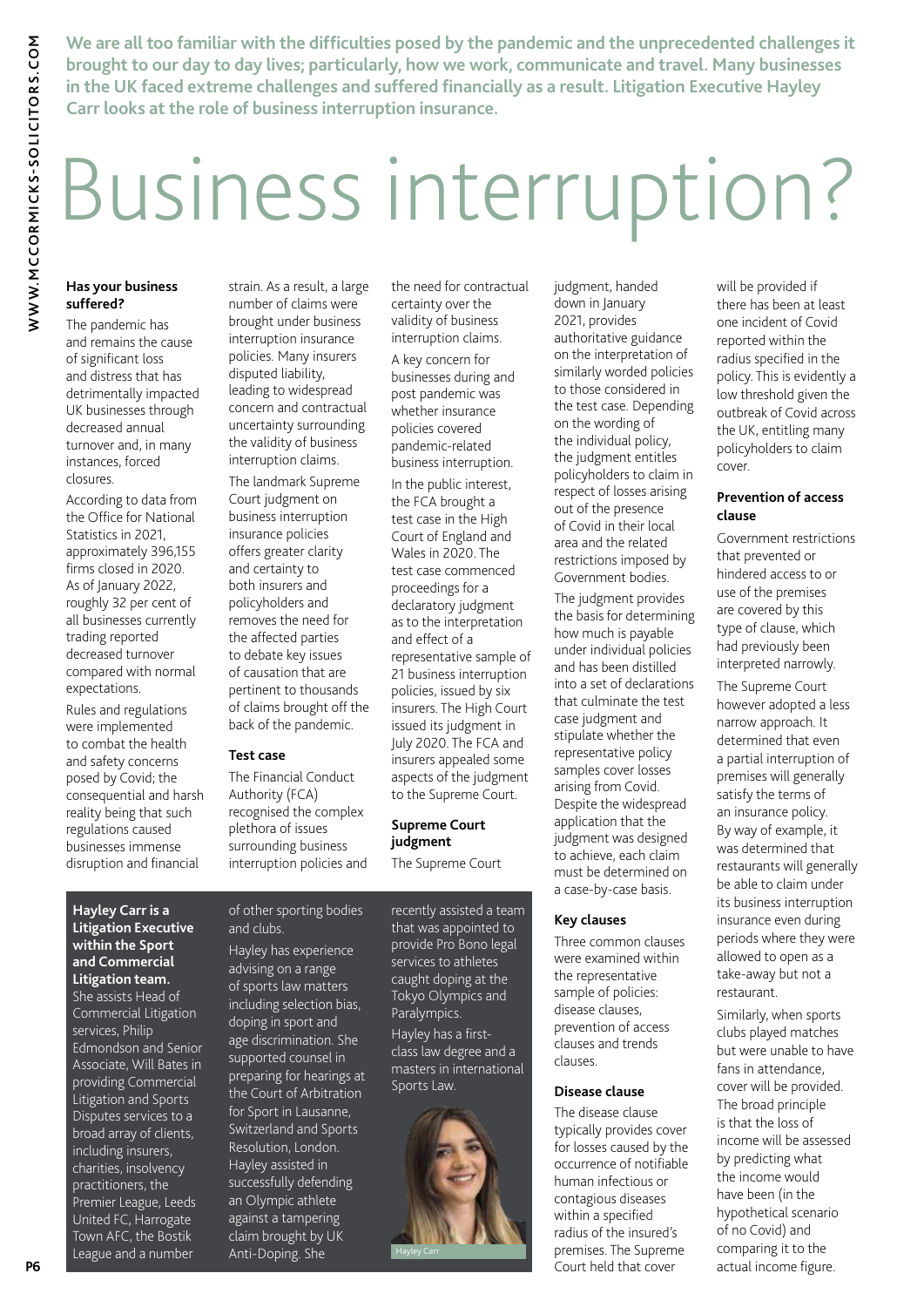### **Trends clause**

This type of clause allows for adjustments to be made to profit figures as necessary to account for any trend/ circumstance that would have affected the business, either before or after the event, regardless of whether the insured event arose.

The Supreme Court held that in adjusting the amount paid, all variations or special circumstances affecting the business should be considered in order that the amount paid reflects as nearly as practicable the results which would have been expected if the damage had not occurred.

### **Conclusion**

Although the analysis of the standard clauses highlighted above arose as a result of the pandemic, it is likely that the public can rely on their wider application to similar policies in the business interruption insurance market. For example, the impact of the recent storms, Dudley, Eunice, and Franklin may be covered by the prevention of access clause within your business interruption insurance policy.

With the benefit of the Supreme Court judgment, affected parties can rest assured that their policy will be interpreted in line with the decision, thus offering contractual certainty in this uncertain economic time.

**If your business has been interrupted, causing you to suffer loss and you require advice generally or on the interpretation of your specific policy wording, please get in touch with the Litigation Team at McCormicks Solicitors on 01423 530630.**

### **OBITUARY:**  Sara Morgan

We have said a sad farewell to our friend and colleague, Sara Morgan, who passed away in December.

Sara joined McCormicks in 2015, bringing more than 30 years' experience with large national commercial firms. She had a varied career initially specialising in Crime before transferring her advocacy skills to Employment Law.

During her time with the practice, she specialised in Employment Law and Professional Regulatory cases, working with Partner Peter Minnikin and Head of Employment Iain Jenkins.

Outside of work, she loved travelling, particularly in India, and was a long-standing member of the Sacred Heart Church in

Ilkley where she lived, doing the church flowers on a regular basis and fundraising for a number of charities.

She leaves her beloved husband, David, and his two daughters. Sara will be very much missed by everyone at the firm.



### Harrogate Town Trustee

Solicitor Emily Steed has been appointed as a Trustee of Harrogate Town AFC Community Foundation.

The Foundation uses the power of football to create and maintain a healthy, happy and connected Harrogate and District, with its primary objectives being to improve health and wellbeing, foster stronger, safer more active communities and enhance life chances.

Emily joined the Board of Trustees in the autumn after the Foundation sought to appoint several new trustees with expertise over a range of different sectors. Emily is the only legal professional on the Board.

Harrogate Town AFC is a registered charity with the Charity Commission for England and Wales.



### Winners again!

Ellen Buttrick were made MBEs.



## The countdown begins

We are delighted to announce that plans are moving ahead for the 2022 Yorkshire Young Achievers Awards, having recently held our first inperson Trustees meeting since the advent of Covid.

Please put Thursday 17 November in your diaries for the return of the annual extravaganza at the Leeds United Centenary Pavilion.

We will open nominations for this year's Awards in May with our traditional launch. There will be

much to celebrate as the event returns after a twoyear enforced absence and we would love to hear from you about anyone who you think deserves recognition.

**Tickets are priced at £65 per person or £600 for a table of ten and you can download a booking form from the website at www. yorkshireyoungachievers.co.uk/gala-dinner.**

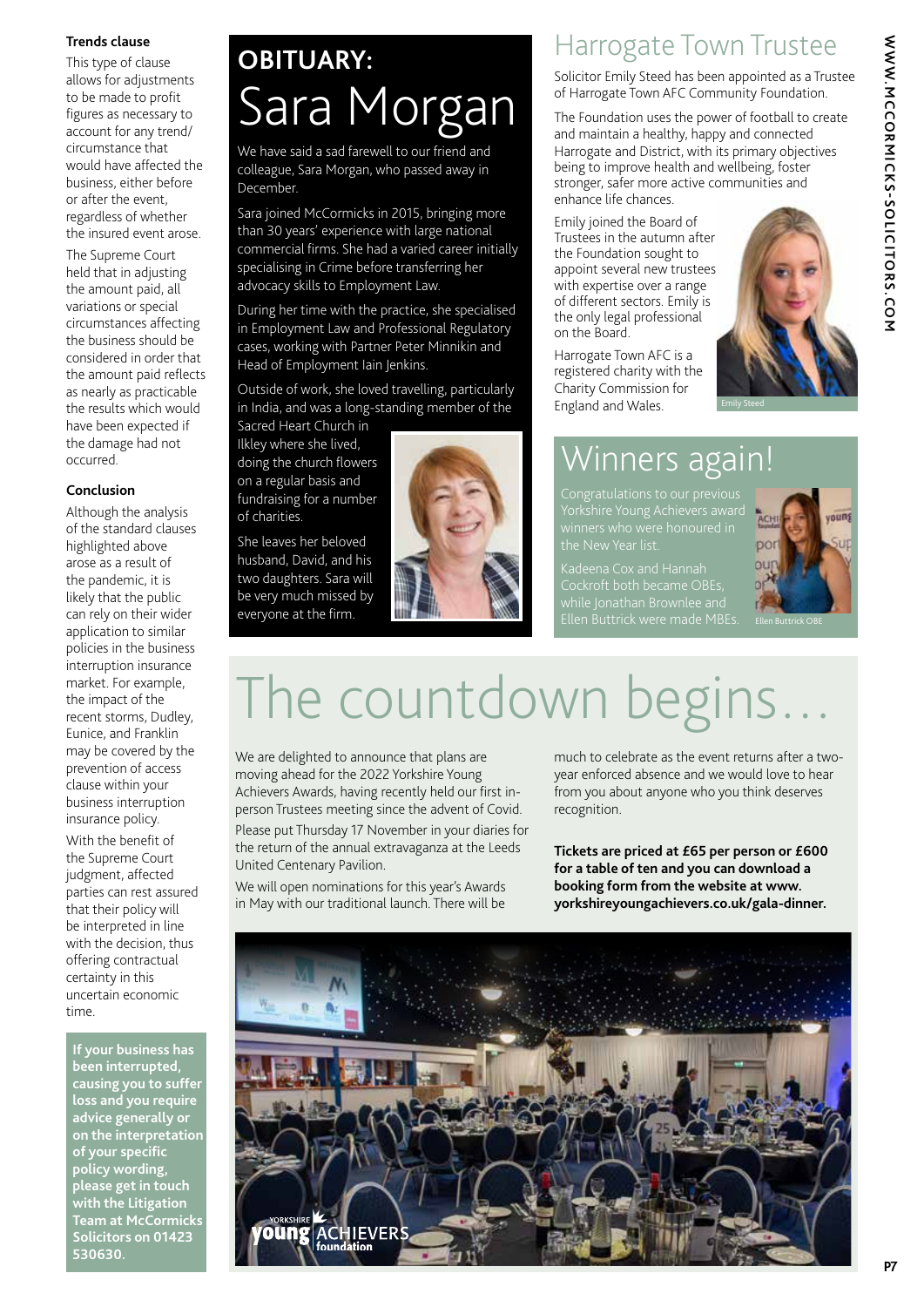**Senior Associate Iain Jenkins has strengthened McCormicks' long relationship with Harrogate International Festivals still further by becoming a member of its Board of Trustees.**

Iain said: "Art is great at helping us understand our lives and the world around us. It can be exhilarating, calming, thought-provoking and inspiring.

### "It comes in many forms including dance, music, and visual arts. Hanging in a gallery in Madrid is Picasso's painting from 1937, Guernica, which has relevance today and is certainly an example of thought-provoking art.

"Closer to home, we have Harrogate International Festivals (HIF), the home of the arts in Yorkshire and I am proud to have recently become a member of its Board of Trustees. HIF is a charitable organisation having been established in 1966. Over the years, it has brought a fantastic array of highquality cultural events to Harrogate for the benefit of all those who

# Iain becomes festivals trustee

live in the town and its surroundings.

"Up-and-coming talent and acclaimed artists put on great performances across a range of events including literature, music and the visual arts. HIF's season begins with the Fire and Light Festival in the Valley Gardens on 24 March.

"HIF also has events going on in the community to help encourage, support, and inspire young and old from whatever background.



"The charity continued to do sterling work during the pandemic and has some great events lined up for this year, including the Theakstons Old Peculier Crime Writing Festival, which I attended for the first time in 2021. Chatting with Ian Rankin with a pint in my hand is an example of the quality of the artist and accessibility of these events. I have read a number of his books but the festival means that you can talk to these great authors in an incredibly relaxed environment. People come from all over the country and the world, so it is great for Harrogate tourism.

"My work as a Trustee will involve supporting

the charity with its direction and strategy and with its employees and volunteers. I will help out where I can, but I hope my legal background will be of some benefit. As well as the Board of Trustees, there are sub-groups to be involved in and when requested, I can roll my sleeves up and get out there to help set up events.

"There are a number of Trustee meetings throughout the year and the commitment is a serious one. There are also events to attend and then helping with everything that goes in to keeping HIF running smoothly and supporting the team with fundraising. Most of the charity's finances come through ticket sales so we have to generate plenty of interest.

"There is a fantastic website at www. harrogateinternational festivals.com and I encourage you to visit this and to book up one of the upcoming events. These are difficult times and family budgets are feeling the squeeze, but they are great experiences and you will be helping to develop the arts in our community. There are also lots of sponsorship opportunities for those businesses which would like to support the charity."

**McCormicks has won a contract with the Legal Aid Agency to continue to supply services for both its own clients and those that need assistance of the duty solicitor.**

# Legal Aid

Duty Solicitors represent people who do not have a solicitor but require legal representation, both at the police station and in court.

All solicitors in private practice dealing with publicly-funded work have to be assessed by an external auditor. Legal Aid provides funding for certain types of work, such as advice on criminal proceedings and family breakdowns, to around two million people every year.

Awarding of the

contract followed a successful Specialist Quality Mark report which stated that McCormicks' Crime department monitored the financial position closely, completed file reviews face-toface, which was good practice, and that all files reviewed were in "good order and easy to follow".

It said: "All the feedback forms provided by clients show very positive responses, which is a credit to the firm and shows that the firm is delivering a good standard of service to clients."

All firms who carry out Legal Aid work must also have their cases assessed by their peers, a process known as peer review, McCormicks' Crime Department gained one of the highest marks, underlining the quality of the work.

Partner Peter Minnikin, who heads the Crime and Fraud department, said: "The comments are a testimonial to the hard work and dedication of my colleagues. We think

it is incredibly important to continue with this type of work that supports people at some of the most difficult times of their lives. The recent independent reports show that we continue to deal with this work to a very high standard."